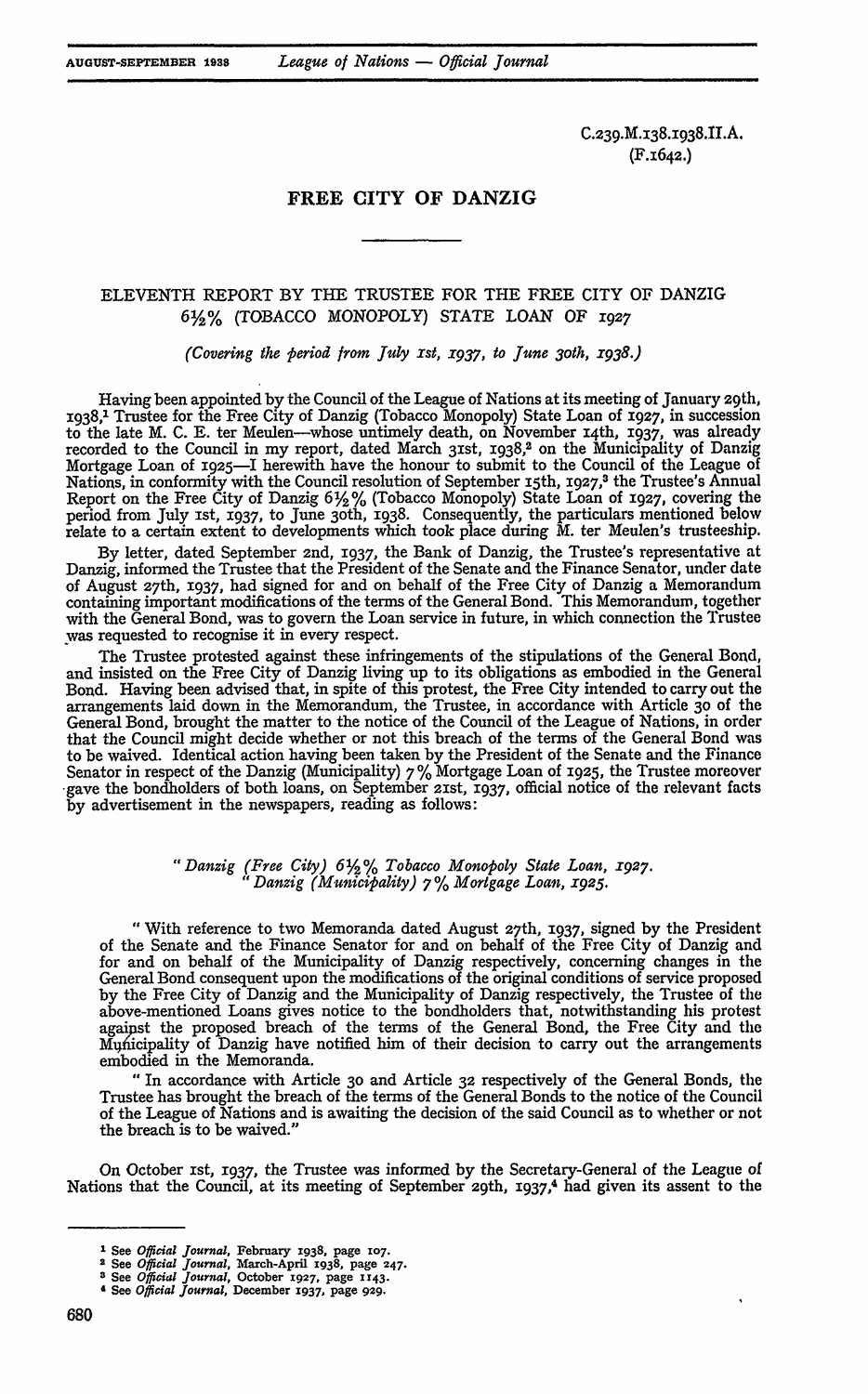waiving **by** the Trustee of the breach of the General Bond, of which developments the Trustee informed bondholders on October 7th, 1937, **by** advertisement reading:

> *"Danzig (Free City) 6%% Tobacco Monopoly State Loan, x927. " Danzig (Municipality) 7% Mortgage Loan, x925.*

"Pursuant to his Announcement, dated September 2ist, 1937, the Trustee of the above-mentioned Loans gives notice to bondholders of the Council of the League of Nations' decision to give its assent to the waiving by the Trustee of the breach of the General Bonds. "The Trustee is proceeding in conformity with this decision."

The service of the Free City of Danzig **6%%** (Tobacco Monopoly) State Loan **of** 1927 will consequently in future be governed by the terms of the General Bond as modified by the Memorandum, a copy of which is added to this report.

In connection herewith, the Staatshauptkasse at Danzig informed the Trustee, under date **of** September 27th, **1937,** that the special accounts standing in the name of the Trustee, to which accounts, according to Clause 16 of the General Bond, the whole gross receipts derived from the Tobacco Monopoly contract and from the Excise on spirits were credited, had been closed, and that a new special account had been opened by the Free City in the books of the Staatshauptkasse, to which account sums equal to the whole of the gross receipts from the aforesaid revenues, charged as security for the Loan, are to be credited in future. This new account is not subject to the control of the Trustee, but is at all times open for inspection **by** him.

The gross receipts derived from the Tobacco Monopoly and from the Excise on spirits have, according to the figures received from the Staatshauptkasse, been as follows:

July st, 1937, to June 30th, 1938: **Danzig gulo**

| $\textit{Tobacco} \text{ }$ |  |                                                   |  |  |  |  |  |  |  |  |  |  |               | and excessively. The second com-<br>6,025,338.35<br>4,832,755.81 |
|-----------------------------|--|---------------------------------------------------|--|--|--|--|--|--|--|--|--|--|---------------|------------------------------------------------------------------|
|                             |  | Making a total of $\dots$ $\dots$ $\dots$ $\dots$ |  |  |  |  |  |  |  |  |  |  | 10,858,094.16 |                                                                  |

According to Article 18 of the General Bond, the total receipts derived from both revenues must be equal to at least *I5O* % of the maximum annual service of the Loan, amounting to **£173,300** when based on the original interest rate of  $6\frac{1}{2}\%$  per annum, or to £xx7,800 when calculated on the interest rate of  $4\frac{1}{2}\%$ , applicable since October 1st, 1937, in accordance with the Memorandum mentioned above. Based on the average daily official buying rate of sterling in Danzig for the six months preceding the last day of the year in question-in conformity with Article **xg** of the General Bond—viz., 26.3945 Danzig gulden to the  $f$  sterling—the counter-value of these sterling amounts is 4,574,166.85 Danzig gulden and 3,109;272.xo Danzig gulden respectively. From these figures, **it** appears **that,** in the period from **July** 1st, 1937, to **June** 30th, **1938, the total** actual receipts from the Tobacco Monopoly and Excise duties represented **more than** 237% **and** 349% respectively of the amount requred **for** the servce of the loan.

In conclusion, I may add that I have requested the Bank of Danzig to continue acting as the Trustee's representative for this Loan also, and they have agreed to do so.

Amsterdam, July 1938.<br> **(Signed) A. W. A. MEIJER.** 

#### FREE CITY OF DANZIG  $6\frac{1}{2}\%$  (TOBACCO MONOPOLY) STATE LOAN

*Memorandum concerning Changes consequent upon Modifications of the Original Conditions of Issue proposed by the Senate of the Free City of Danzig and recommended for the Bondholders' Acceptance by the League Loan Commitee.*

i. Interest on the bonds of the Loan will be payable, but only in respect of bonds which have from time to time been enfaced in the form annexed to this memorandum, on April ist and October ist in each year, at the rate **of** 4Y% per annum, commencing with the coupon due April ist, 1938 (Annex I).

2. For the purposes of the payment of interest on and the redemption of the Loan, the Free City will in each half-year provide a semi-annual sum (Annex II). From and including the half-year ending April ist, 1938, such semi-annual sums will be the aggregate of the amounts required for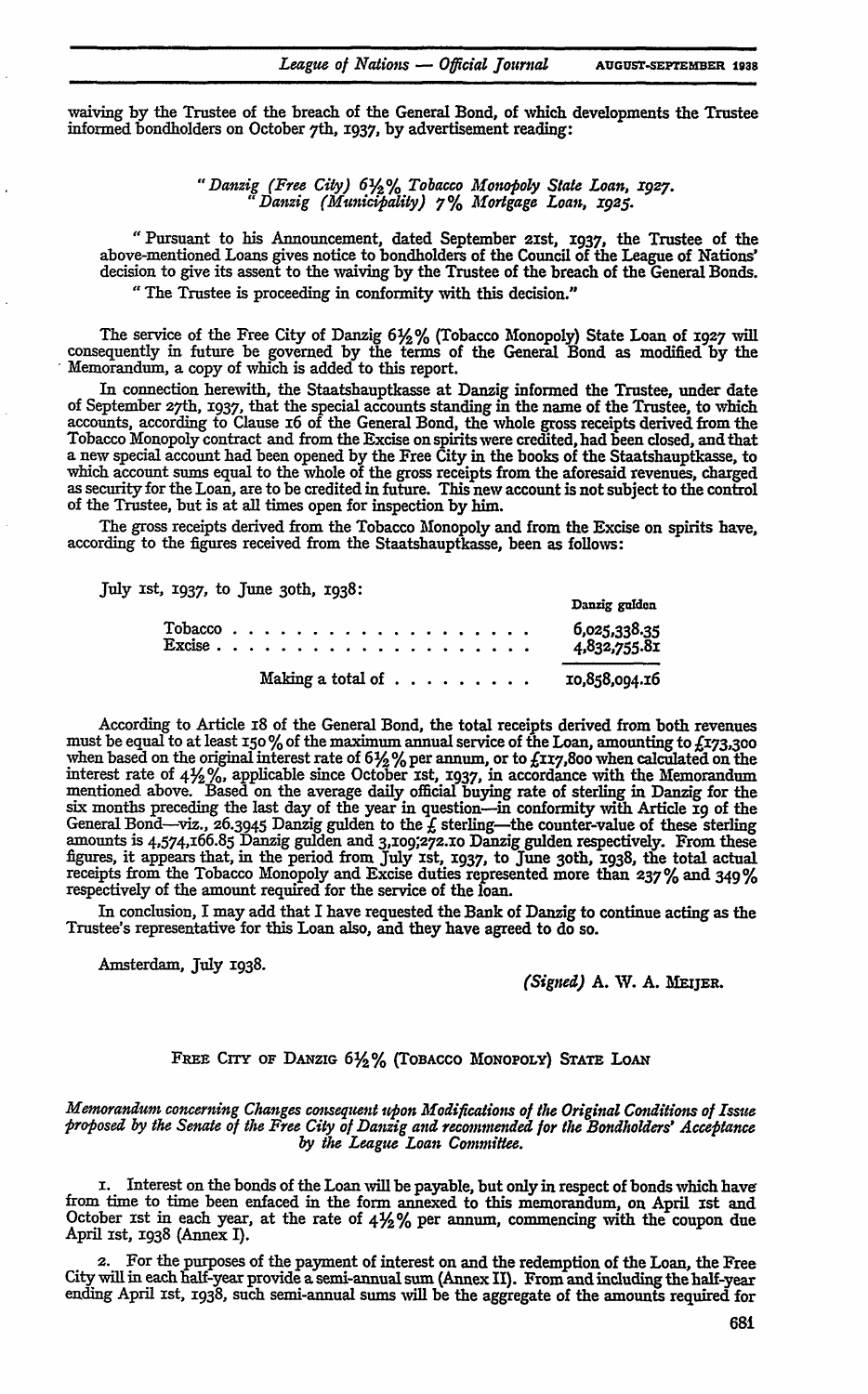!

the payment of interest as set out in the third column **of** Annex II to this Memorandum, together with the amounts required to redeem the nominal amounts of bonds specified in the fourth column of that Annex.

**3.** Sums to be applied in redemption of the Loan as aforesaid will be applied, at the order of the Free City, in redemption of bonds of the Loan which have been enfaced as mentioned above **by** purchases or drawings in accordance, so far as they are applicable, with the provisions as to redemption in the General Bond dated the 29th day of June **1927,** securing the Loan (in this Memorandum referred to as "the General Bond **"),** except that purchases shall be effected not later than February 28th and August **31st** respectively, and that bonds purchased otherwise than through the bankers shall be surrendered to the bankers for cancellation not later than the last day of February and August respectively, and that drawings when necessary shall be made in the first fortnight of March and September respectively.

The above machinery provides for redemption of the whole of the bonds of the Loan (provided they have been enfaced as mentioned above) **by** October ist, **1952.** The date for payment specified in the bonds of the Loan will be postponed to October ist, **1952.**

**5.** With a view to providing the semi-annual sums referred to above and all other moneys payable **by** the Free City pursuant to this Memorandum and, so far as they are applicable, to **the** provisions of the General Bond, the Free City will forthwith procure that sums equal to the whole of *the* gross receipts from the revenues charged as security for the Loan pursuant to the General Bond shall be credited, as and when such gross receipts are received **by** the Free City, to a new special account which the Free City will cause to be opened in the books of the Treasury (Staatshauptkasse) and which account will at all times be open for inspection to the Trustees or any person authorised **by** the Trustee for that purpose. The Free City will, in each half-year, transfer from the said new special account to the Bank of Danzig, not later than the last day of each month during the currency of the Loan, one-sixth part of the maximum total amount required to meet in sterling the service of the Loan both as to principal and interest during such half-year, and will instruct the Bank of Danzig to convert the sums so transferred to it into sterling forthwith and to credit such sterling amounts to an account to be opened **by** the Bank of Danzig in the name of the Free City. As soon in any month as the Bank of Danzig shall notify the Free City that (after taking into account any bonds or matured coupons which the Free City is entitled to credit under the provisions of the General Bond) it holds in its hands available for remittance to the paying agents a sterling sum equal to the transfer due in respect of such month, any balance standing to the credit of the above-mentioned new special account in the books of the Treasury (Staatshauptkasse) and any further sums credited to such account during the currency of such month will be at the free disposal of the Free City. The Free City will cause the Bank of Danzig to remit in sterling such monthly instalments to the British Overseas Bank, Limited, in London on the last day of such month for the account and at the risk of the Free City.

**6.** Any interest payable to the paying agents and others, pursuant to Clause 29 of the General Bond, will, as from and after October 2nd, **1937,** be calculated at the rate **of 41,4%** per annum.

**7.** The charge on the gross receipts of the revenues specified in the General Bond will remain binding on the Free City, but the payment of such receipts to the Tobacco Monopoly Account and the Excise Account in the name of the Trustee pursuant to the provisions of the General Bond will be discontinued as long as payments are made in accordance with the terms of this Memorandum. **All** the provisions of the General Bond, except in so far as they are inconsistent with the terms of this Memorandum, will continue to be binding upon the Free City and of full force and effect.

**8.** In the event of any default occurring in the future service of the bonds of the Loan pursuant to this Memorandum, or, so far as they are applicable, the provisions of the General Bond, the modifications specified in this Memorandum will immediately cease to be operative and the conditions for payment of interest and redemption specified in the General Bond will again become fully operative.

Dated this 27th day of August **1937.**

For and on behalf of the Free City of Danzig:

*(Signed)* GREISER. *(Signed)* Dr. **HOPPENRATH.**